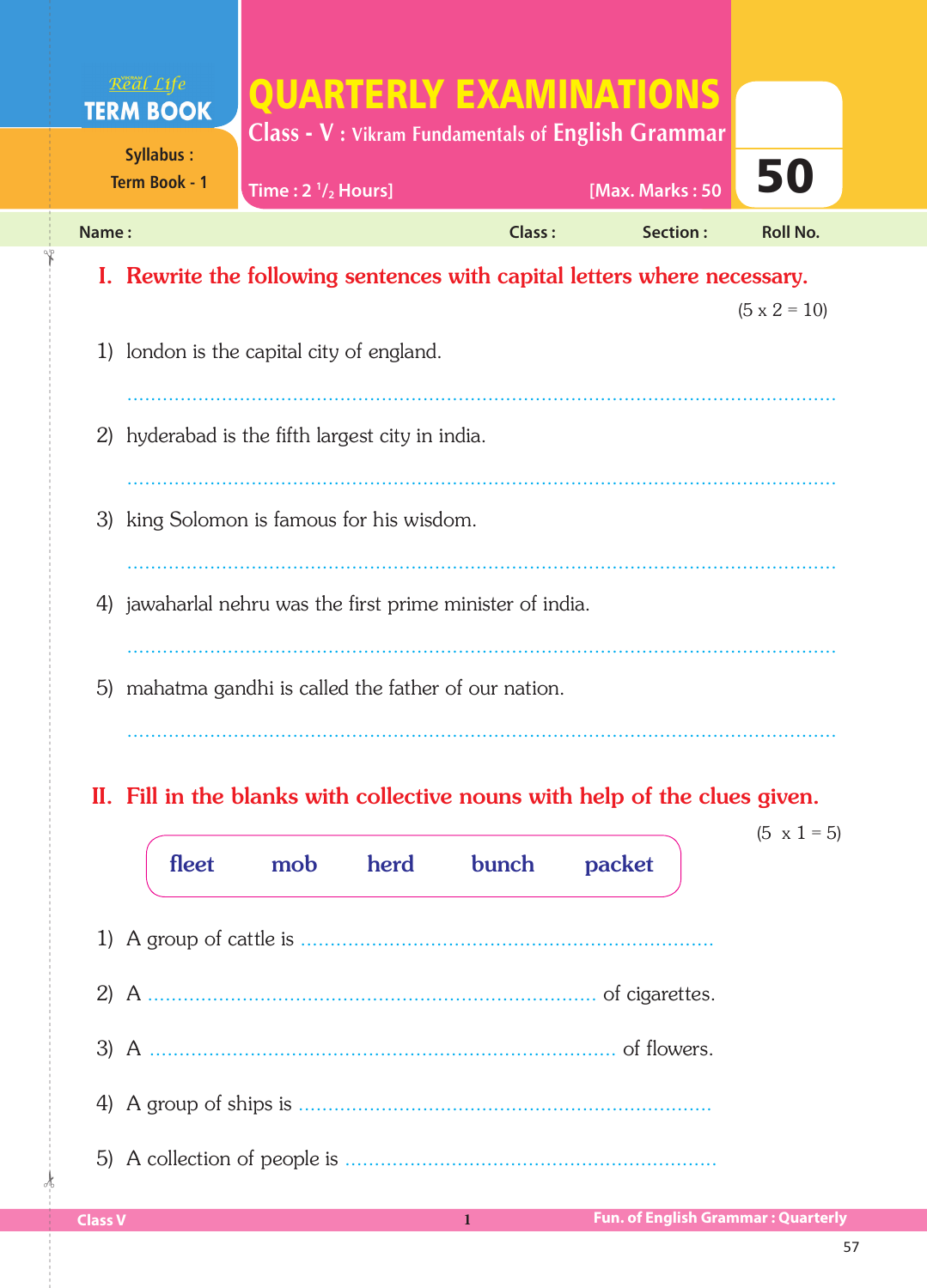## IV. Write opposites to the following.  $(5 \times 1 = 5)$ 1) Lean  $\overline{\mathbf{x}}$ 2) Slow  $\overline{\mathbf{x}}$ 3) Wild 4) Strong  $\mathbf x$ 5) Cruel  $\overline{\mathbf{x}}$ V. Rewrite the sentences placing the given adverb in the proper place.  $(5 \times 1 = 5)$ 1) The ship is going. (slowly) 2) He is at home on Sundays. (always) 3) My sister has gone out. (just) 4) We take tea after lunch. (usually) 5) He is late to school. (never)

 $2<sup>1</sup>$ 

III. Fill in the blanks with Relative pronouns.

 $(5 \times 1 = 5)$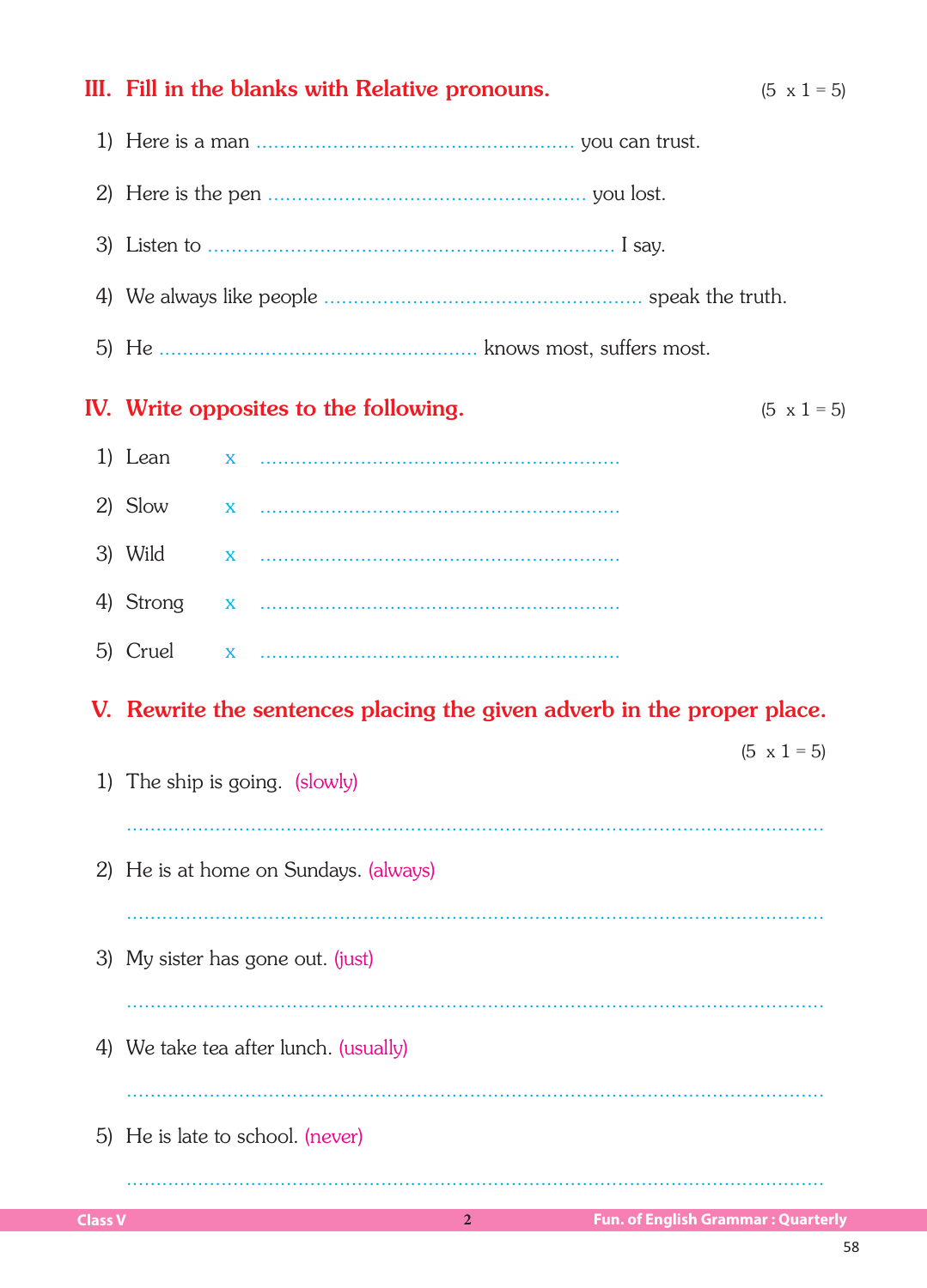## VI. Fill in the blanks with the given adverbs opposite in meaning to those given in brackets.  $(5 \times 1 = 5)$

|    | never | fast | often                                               | foolishly | good |                    |
|----|-------|------|-----------------------------------------------------|-----------|------|--------------------|
|    |       |      |                                                     |           |      |                    |
|    |       |      |                                                     |           |      |                    |
|    |       |      |                                                     |           |      |                    |
|    |       |      |                                                     |           |      |                    |
|    |       |      |                                                     |           |      |                    |
|    |       |      | VII. Fill in the blanks with suitable prepositions. |           |      | $(5 \times 1 = 5)$ |
|    |       |      |                                                     |           |      |                    |
|    |       |      |                                                     |           |      |                    |
|    |       |      |                                                     |           |      |                    |
| 4) |       |      |                                                     |           |      |                    |
|    |       |      |                                                     |           |      |                    |

 $\frac{1}{2}$ 

✁